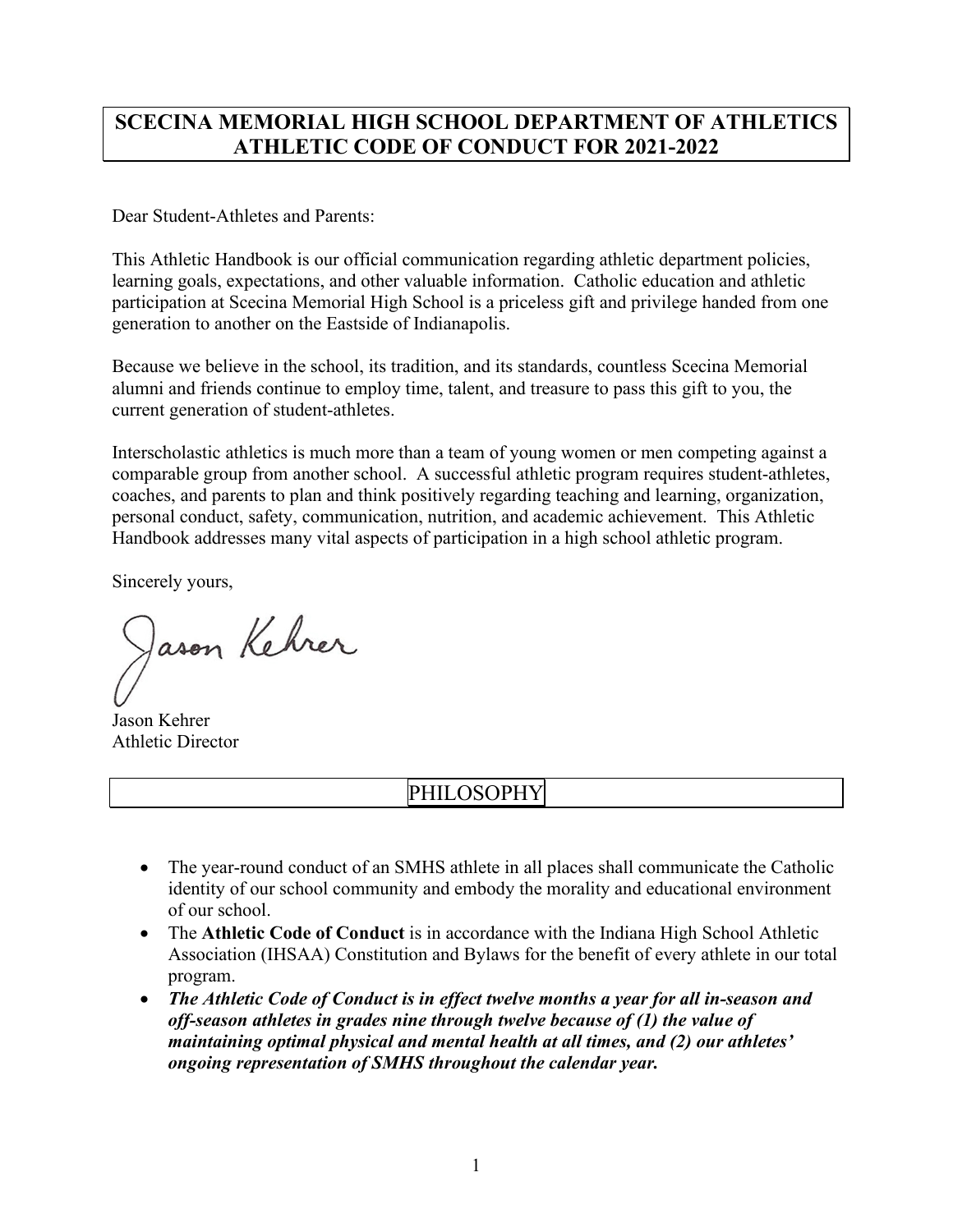# **Mission and Beliefs**

*The mission of the Scecina Memorial High School Athletic Department is to provide and foster an environment in which our student-athletes have the opportunity to excel and develop their God-given talents and potential in all aspects of their life skills.*

- *Crusader students, athletes, coaches, parents, and fans will conduct themselves in such a manner to emulate the honor, courage, and pride of Father Thomas Scecina.*
- *Crusader Athletics will foster loyalty to Scecina and to one another and will develop important character traits including, but not limited to, positive work ethic, respect, perseverance, sportsmanship, and fellowship.*
- *Scecina Athletics will be an example of Christian character and Catholic traditions and beliefs.*
- *Scecina student-athletes will be leaders in representing Scecina in all they do, on the field of competition, in all academic responsibilities, and in the community.*
- *Scecina student-athletes will compete at their highest levels and have the opportunity to be successful, thus providing memorable experiences for themselves and all Crusaders.*
- *Everyone involved in Scecina Athletics will live the school motto, "To give that little extra."*

# EXPECTED CONDUCT OF ATHLETES

- An athlete should strive to be a positive influence in all he or she does. He or she works for the betterment of SMHS, the family, him/herself, and the Catholic community in all endeavors. An SMHS athlete is expected to understand that ones-dress speaks loudly about the individual and the school he or she represents.
- An athlete should live by the principle that maximum effort and performance in athletics and academics cannot be attained if one drinks alcohol, uses controlled drugs or tobacco.
- An athlete should strive to be a sportsman or sportswoman, one who knows the use of illegal or unfair tactics to gain an undeserved advantage is wrong.
- An athlete should plan so that energy can be devoted to studies and one's abilities can be rewarded.
- An athlete should appreciate that coaches, teachers, and school officials seek the best interests of all athletes as they conduct and represent the total athletic program and name of SMHS.
- An athlete should treat contest officials with courtesy and respect. An official does not win or lose a contest. He or she officiates to ensure a fair contest for both teams.
- An athlete should care for equipment and property as if it were his or her own. If equipment or property is destroyed through practice or age, the school will replace the item. If an athlete loses or steals the item, he or she will pay for its replacement.
- Athletes are encouraged to participate in religious services provided by Scecina and their Parish Communities.
- Athletes are expected to pay any kit fees or equipment fees. If the fees are not paid, the athlete may not be allowed to participate in athletics until they are paid.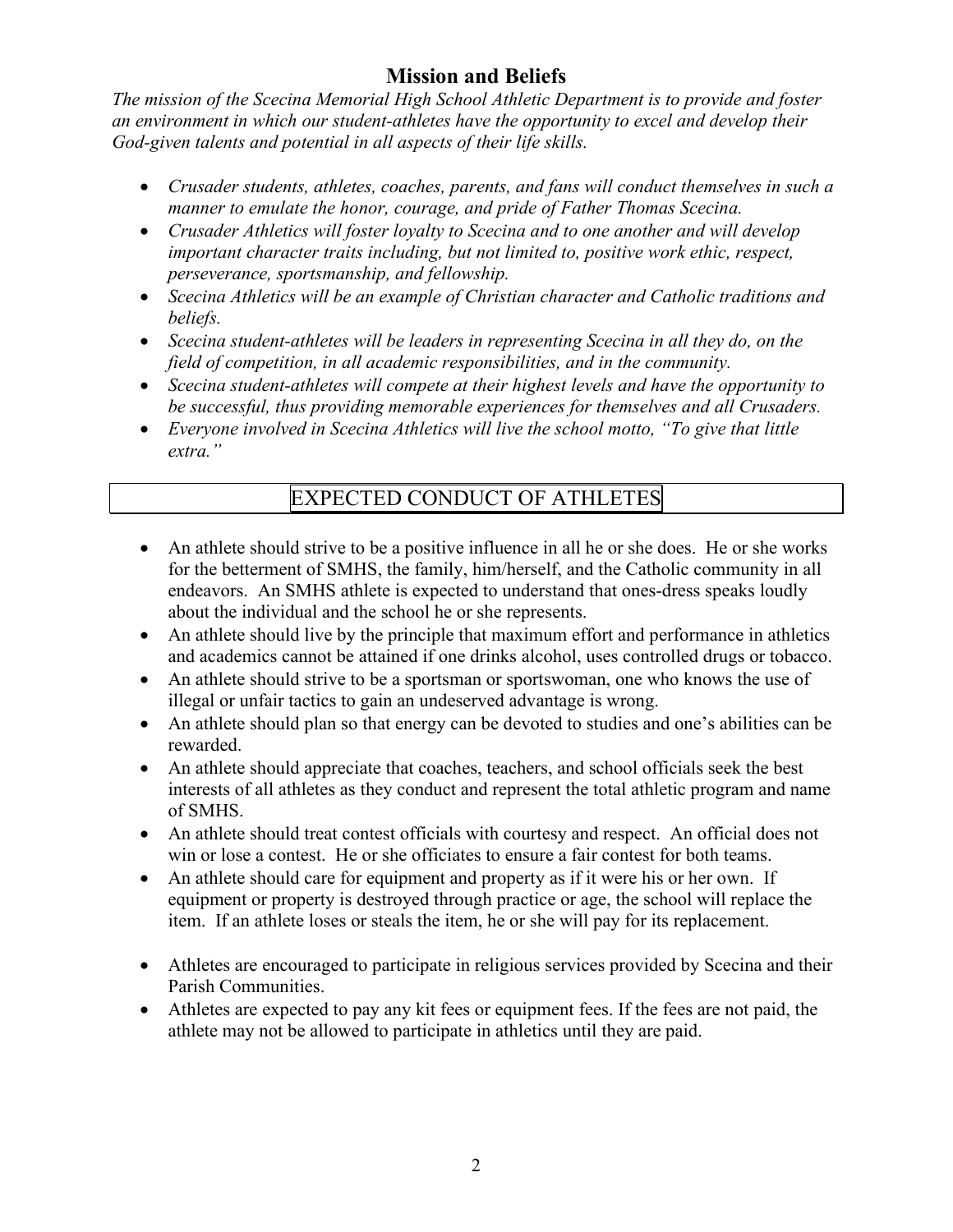# IHSAA AND SMHS INTERSCHOLASTIC ATHLETIC ELIGIBILITY

*Before the first official practice in a sport, excluding out-of-season conditioning and open gymnasium sessions, an athlete needs to:*

- Be **enrolled** at SMHS.
- Pass a **physical examination** from a licenses physician and have supporting student, parent, and physician **signatures of consent**. Completed IHSAA physical exam forms are to be turned in to the athletic office. The examination must be administered between April 1 of the preceding school year and the start of the official practice in the current school year (IHSAA By-Laws).
- Complete an **Athletic Medical Emergency Information Sheet (AEIMS)** and a **Athletic Consent Form** with supporting parent/guardian signature and turn it in to the athletic office.
- Meet the IHSAA academic eligibility requirement of having received **passing grades in six full credit subjects or the equivalent** at the end of the last grading period and be currently enrolled in at least six full credit subjects of the equivalent. First and third nineweek grades determine second and fourth quarter eligibility, respectively, and first and second semester grades determine third and first quarter eligibility, respectively. *Athletes must also meet any and all academic requirements, which Scecina Memorial High School puts forth.*.
- Meet **specific program or team rules** in addition to those included in the **SMHS Athletic Code of Conduct**.

#### **Age**

To be eligible for athletic participation in a given sport, an athlete may not be twenty years of age prior to or on the scheduled date of the IHSAA state finals in the sport (IHSAA By-Laws).

#### **Transfer Students**

A student, who transfers his or her enrollment to SMHS from a different high school, or from a junior high school if that school includes the freshman year, is required to complete an *IHSAA Athletic Transfer Report*. The parent or guardian of the transfer student must contact the athletic administrator as soon as possible upon enrollment at SHMS to begin the reporting process. Otherwise, forfeiture of team and individual interscholastic athletic contests will result from one receiving eligibility clearance from the IHSAA. The report is then sent to the student's former (sending) school and the IHSAA. *The IHSAA makes the eligibility determination for the athlete* (IHSAA By-laws).

## **Three eligibility rulings are possible:**

- No eligibility
- Limited eligibility: Participation is allowed at the freshman or junior varsity level for 365 days from the date the athlete last competed at his/her previous sending school.
- Full eligibility: Participation is allowed at the freshman through varsity levels immediately upon notification from the IHSAA.

Full eligibility is frequently granted when the student's custodial parent or guardian experienced a legitimate change of residence and SMHS has not exerted undue influence in recruitment of the student for athletic purposes.

## *SMHS does not grant eligibility for interscholastic competition before receiving the IHSAA ruling.*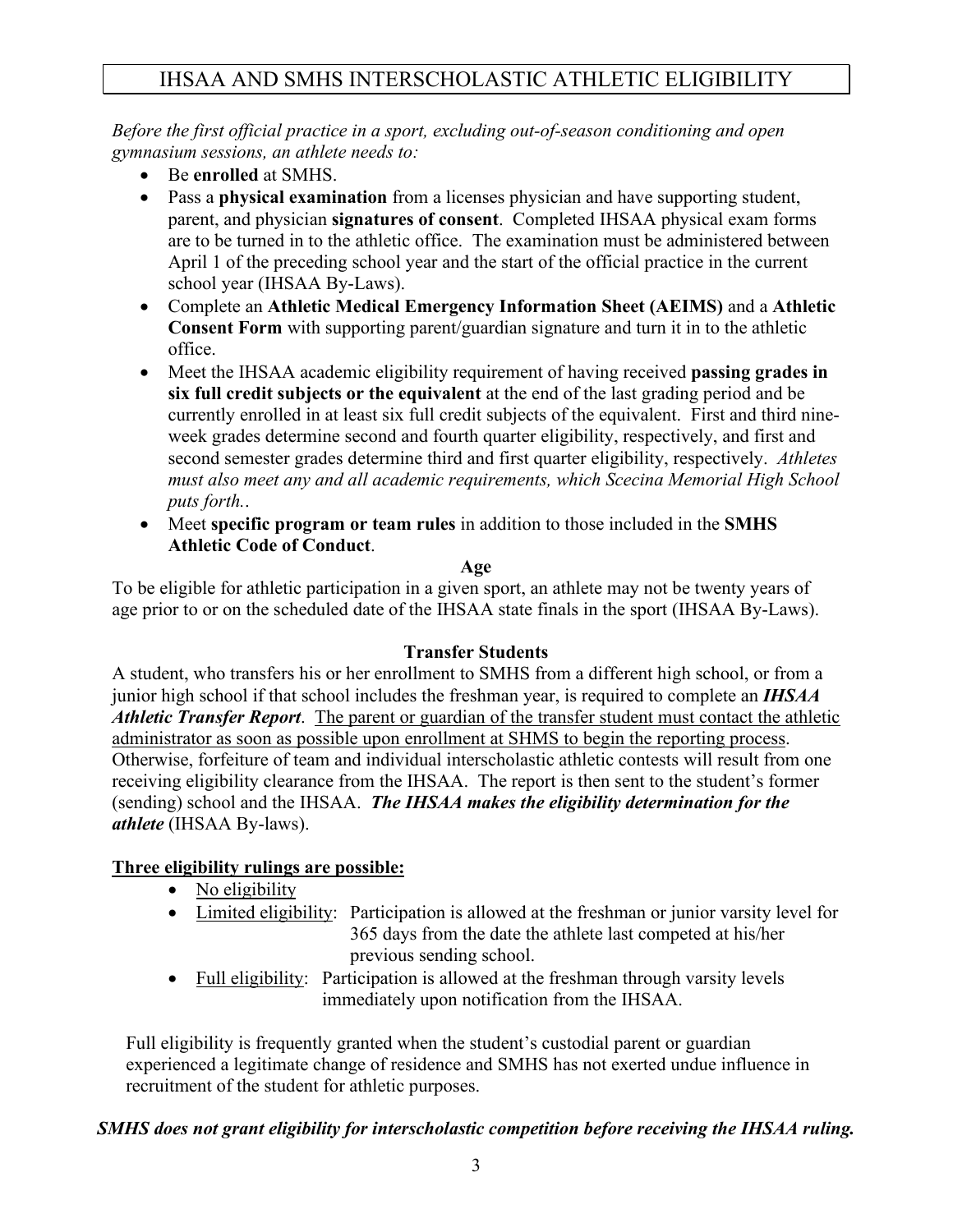#### **Athletic Participation Outside the SMHS Athletic Program**

Participation during authorized contest season. Rule 15-1.1 & Rule 15-1.2

- Participation in organized non-school sports competition during the authorized contest season, including the IHSAA tournament series, in that sport shall cause the student to become ineligible for their school team in that sport for a period not to exceed 365 days.
- Student-athletes may receive private lessons so long as:
	- They are not mandated, scheduled or paid for by the school.
	- No school practices or competitions are missed.
	- No student from another school is participating in the lesson.

An outstanding student-athlete may participate as an individual during the authorized contest season of a sport, without loss of eligibility, provided the following criteria are met:

- A completed waiver application form signed by the parent, coach, and principal is forwarded to the Commissioner seven days prior to the event and approved by the Commissioner.
- Certification by State, National, or International non-school organization verifying the student's qualifications.
- Arrangements to complete academic lessons, assignments, tests, etc. is made in advance.
- Student may not miss an association sponsored tournament series or a school contest for which he/she is eligible.
- Student and parent agrees to not accept, directly or indirectly, any awards, gifts, trips, merchandise, etc. which would violate the IHSAA rules on amateurism, awards, prizes, and gifts.

#### **Amateurism**

To retain amateur athletic status, a criterion for interscholastic athletic participation, an athlete may not play under assumed names; accept payment directly or indirectly for athletic participation; or participate in athletic activities, tryouts, auditions, practices, and games held or sponsored by professional sport organizations, clubs, or their representatives. An athlete may not accept awards, medals, recognition, gifts, and other honors from colleges/universities or their alumni (IHSAA By-Laws).

#### **School Attendance**

*An athlete must be in school at least half of the school day during the school day in order to practice, compete, or participate in any other team activities on that day.* Rare exemptions will be granted for documented reasons such as lengthy medical appointments, college visits or funerals. A written exemption request from the parent or guardian, with documentation of the reason for absence, must be present to the coach or athletic administrator *before that athlete will be allowed to participate.*

**An athlete who is absent five or more consecutive school days due to illness or injury must present written verification to the coach or athletic administrator from a licensed physician stating that the athlete may resume (**IHSAA By-Laws).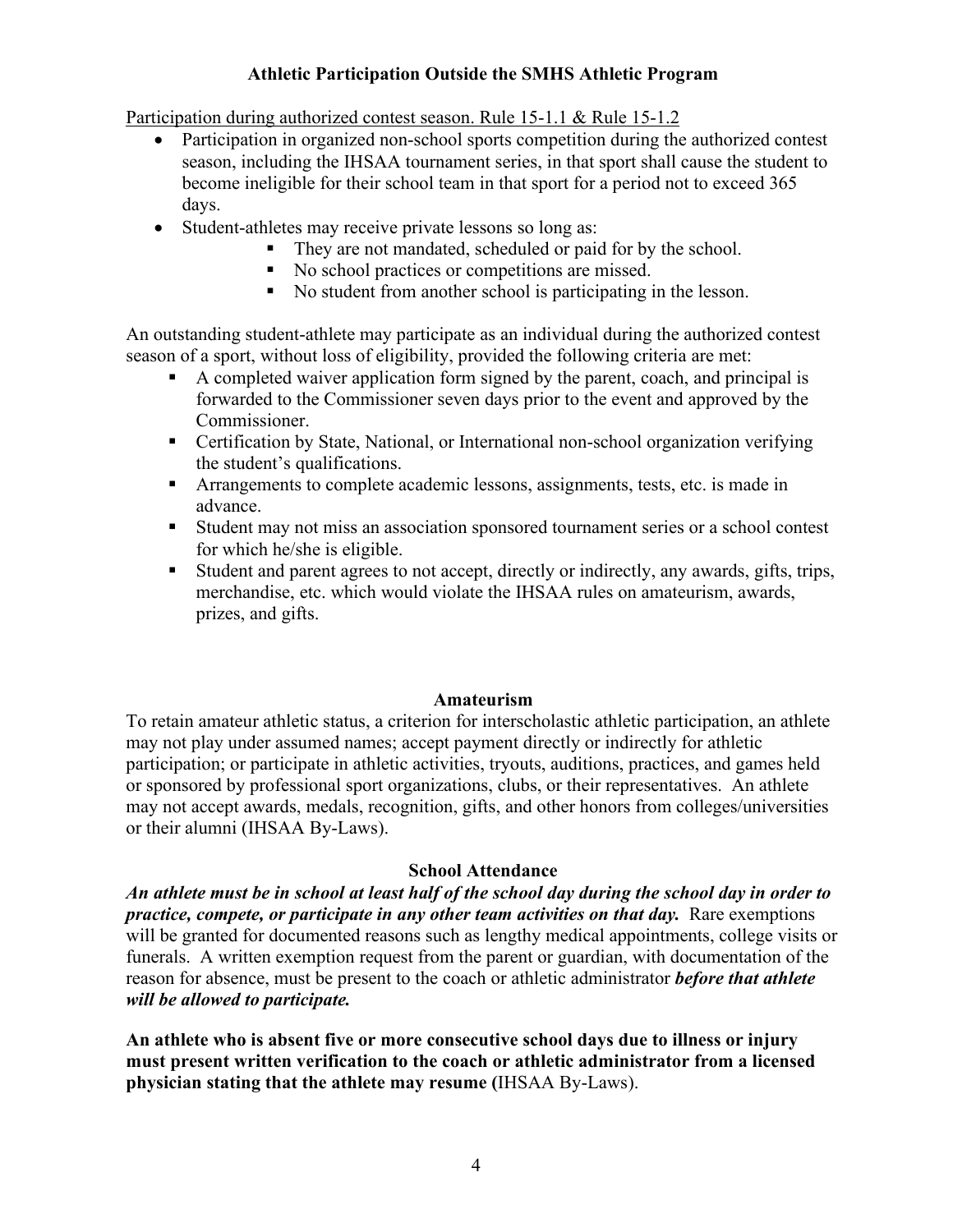If an athlete does not enroll in a high school during the first fifteen days of a semester, or has been enrolled more than eight consecutive semesters beginning with grade nine, or has represented a high school in a sport more than eight semesters, he or she is ineligible for further interscholastic athletic participation (IHSAA By-Laws).

### **Team Rules**

*An athlete is expected to abide by all team expectations in addition to those stated in this Athletic Handbook.* These expectations may apply to facets of participation such as **attendance, punctuality, conduct, dress, and haircuts.**

## **DEFINITIONS**

A student-athlete is defined as a player, manager, trainer, statistician, cheerleader, or other student participant in the SMHS athletic program, consisting of eighteen IHSAA-sanctioned sports, cheerleading, and student athletic training.

A violation of the SMHS Athletic Code of Conduct includes, but is not limited to, the use, possession, purchases, sale, or consumption of alcohol, drugs, or tobacco products; felonies, misdemeanors; or other acts of delinquency or misbehavior harmful to or disrespectful of others and/or oneself. Athletic Code of Conduct violations are cumulative from the beginning date of athletic participation at SMHS. If an athlete's violations carry consequences into future sport seasons, he or she may try out for future teams, but may not participate in interscholastic competition until the athlete's consequences have expired. It is not a violation for an athlete to use or possess an authorized drug prescribed by a licensed physician or behavioral health expert. Parents are asked to inform coaches or the athletic administrator of these situations in advance of the athlete's athletic participation.

Defaming a varsity letter is defined as being removed from a team for the balance of the SMHS season as a result of disrespectful, disobedient, or disruptive behavior unbecoming of an SMHS student. If an athlete defames a varsity letter he or she will be asked to return the letter to the athletic administrator.

An athletic contest is an interscholastic competition that results in a win, loss, or tie added to the team record. For example, a volleyball contest is a match, not one game of a match. A tennis contest is a match, not one set of the match.

Causes for consequences to be enacted will include, but not be limited to, documented charges or arrest by law enforcement officials, observation or direct first-hand knowledge by a school staff member, or admission by the athlete.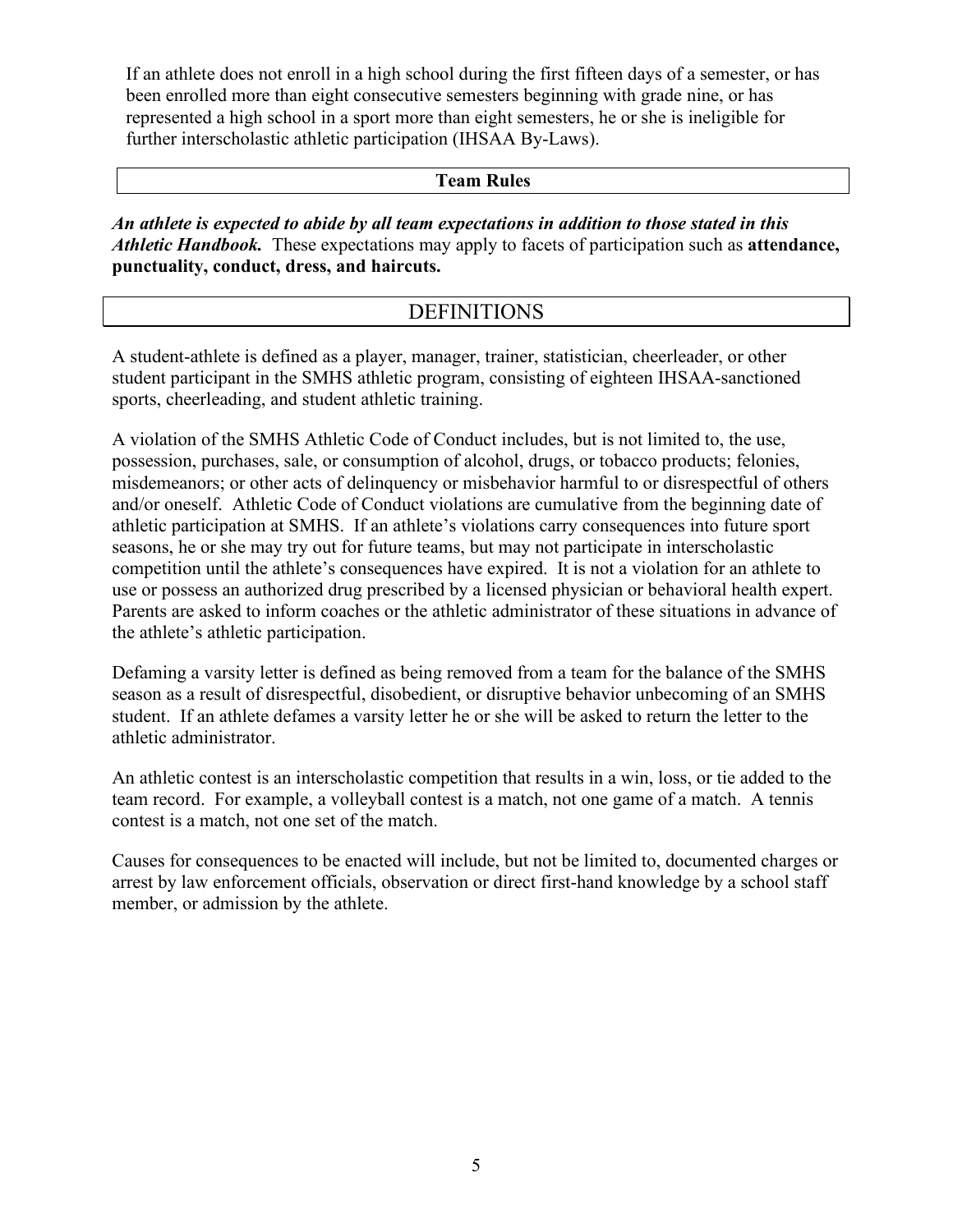*All coaches, teachers, administrative staff, athletes, and parents should work together to uphold and enforce the Athletic Code of Conduct.* A possible code violation shall be reported promptly to the athletic administrator, who will include the athlete, parent, coach, and principal when needed in an investigation of the matter.

If the athletic administrator decides that an **Athletic Code of Conduct** violation might have occurred, the administrator will contact the athlete and his or here parent/guardian immediately.

**Upon further investigation, if it is decided that an athlete has violated the Athletic Code of Conduct and will be temporarily or permanently excluded from interscholastic athletic participation, the athletic administrator will inform the athlete and his or her parent/guardian of the administrator's decision and the consequences of the athlete's action(s).**

An athlete who voluntarily quits a team or is dismissed from a team because of a rule violation(s) may not practice or train under an SMHS staff member until that team's season is complete. This rule is in effect from the first official practice date of the season until the completion of the particular SMHS team season.

If an athlete is cut from a team during the try-out period, he or she may try out for or join another SMHS team in the same interscholastic athletic season.

Under extenuating circumstances, if an athlete is not allowed to move to a sport after quitting another sport, the parent/guardian may request an appeal hearing by the Athletic Advisory Council. This request must be made by the parent or guardian in writing to the athletic administrator within five school days (or five week days during vacation periods) of being notified of the initial decision. The right of appeal is forfeited if not requested within this period.

The athletic administrator will notify the parent/guardian within five subsequent school days of the date, time, and place of the hearing. The athlete, parent, guardian, and varsity coaches will be invited to the appeal hearing to share constructive viewpoints and suggestions for the athlete's well-being and participation. Upon reaching a council decision, the athletic administrator will notify the parent/guardian within five school days.

# RULES AND CONSEQUENCES

#### **I. Substance Use or Abuse**

An athlete can harm himself or herself by consuming alcohol or tobacco or by illicit drug use. This can harm an athlete's physical and mental health, athletic and academic performance, and personal reputation. An SMHS athlete shall not use, consume, possess, buy or sell alcohol or tobacco without consequence. Similarly, an SMHS athlete shall not be involved in illicit drug activity without consequence. This rule applies year round on and off school grounds.

**A.** First tobacco usage, alcohol or illicit drug involvement violation: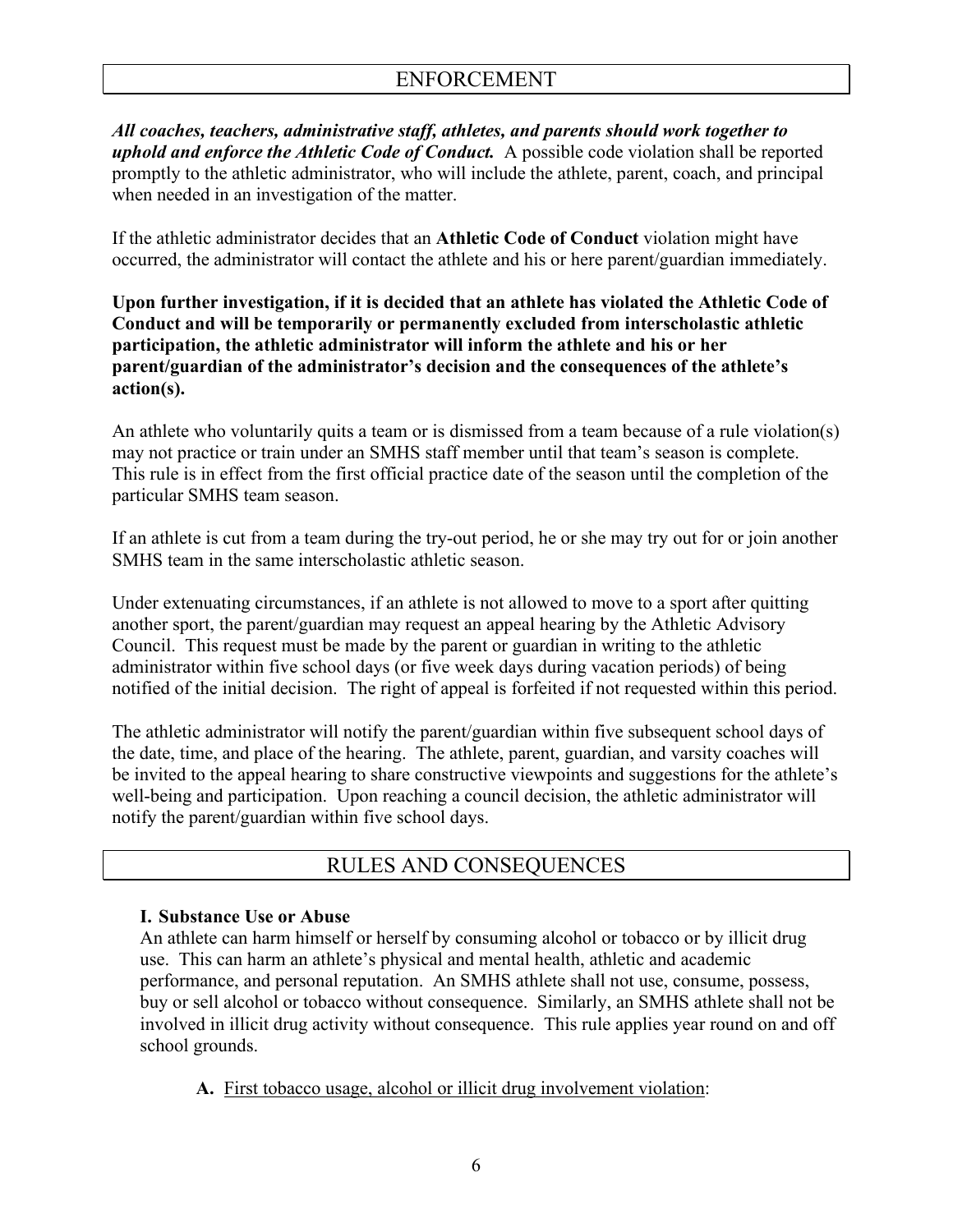• An athlete will lose the opportunity to compete in 30% of the total consecutive contests in the sport they are currently competing in, including tournaments. Or, if the athlete is not currently participating they will lose participation in 30% of the consecutive contests in the next sport they participate in, even if it is in another calendar year. If a violation occurs late in a season, including tournaments, the athlete will serve out the remaining percentage of contests in the post-season tournament or in the next season for a total combined punishment of 30%.

**Note:** *As it is possible for an athlete to join another sport for the express intent of completing a required punishment, the athlete must both fully participate and complete 100% of the next sport or the punishment will carry over until the athletic administrator is satisfied that the terms of the punishment are fulfilled. This is to prevent both athletes and coaches from abusing this policy.*

- B. Second tobacco usage, alcohol or illicit drug involvement violation:
	- An underclass athlete may be athletically ineligible for one (1) calendar year from the date the violation is confirmed. The underclass athlete is required to obtain substance abuse counseling from a licensed counseling service, recommended by the school, before returning as a participant in the athletic program.
	- A senior athlete may be athletically ineligible for the remainder of his/her senior year.
- C. Third tobacco usage,alcohol, or illicit drug involvement violation:
	- The athlete may be ineligible for interscholastic athletic participation for the rest of his or her high school career.
- II. **An athlete shall not commit acts of vandalism, theft, or disrespect that affect the SMHS community.** Should such an offense occur, the athlete will face consequences determined jointly by the athlete's in-season varsity coach, the athletic administrator, and, when applicable, the Athletic Advisory Council. Such consequences may include suspension or dismissal from the team, depending on the severity of the offense.
- III. An athlete who is found guilty of a criminal offense outside the scope of the Athletic Code of Conduct will face the same or similar consequences as those in the **SMHS student Handbook and Athletic Code of Conduct**. The same applies to an athlete who admits to such criminal activity but is not charged or arrested.
- IV. An athlete who is at the scene of criminal activity (including but not limited to the illegal use of alcohol, tobacco, or other drugs) may face consequences determined by the coaching staff and athletic administrator.
- V. An athlete who is in violation of school rules will be discipline according to the **SMHS Student Handbook**. The athlete may face additional consequences based on his or her team's rules set by the varsity coach. If an athlete is suspended from school, he or she is ineligible for interscholastic athletic participation from the start of the school suspension until the end of the suspension. An athlete may not attend or participate in SMHS extracurricular activities during the suspension period.

# DESCRIPTION OF AWARDS

FRESHMAN, JUNIOR VARSITY, AND VARSITY AWARDS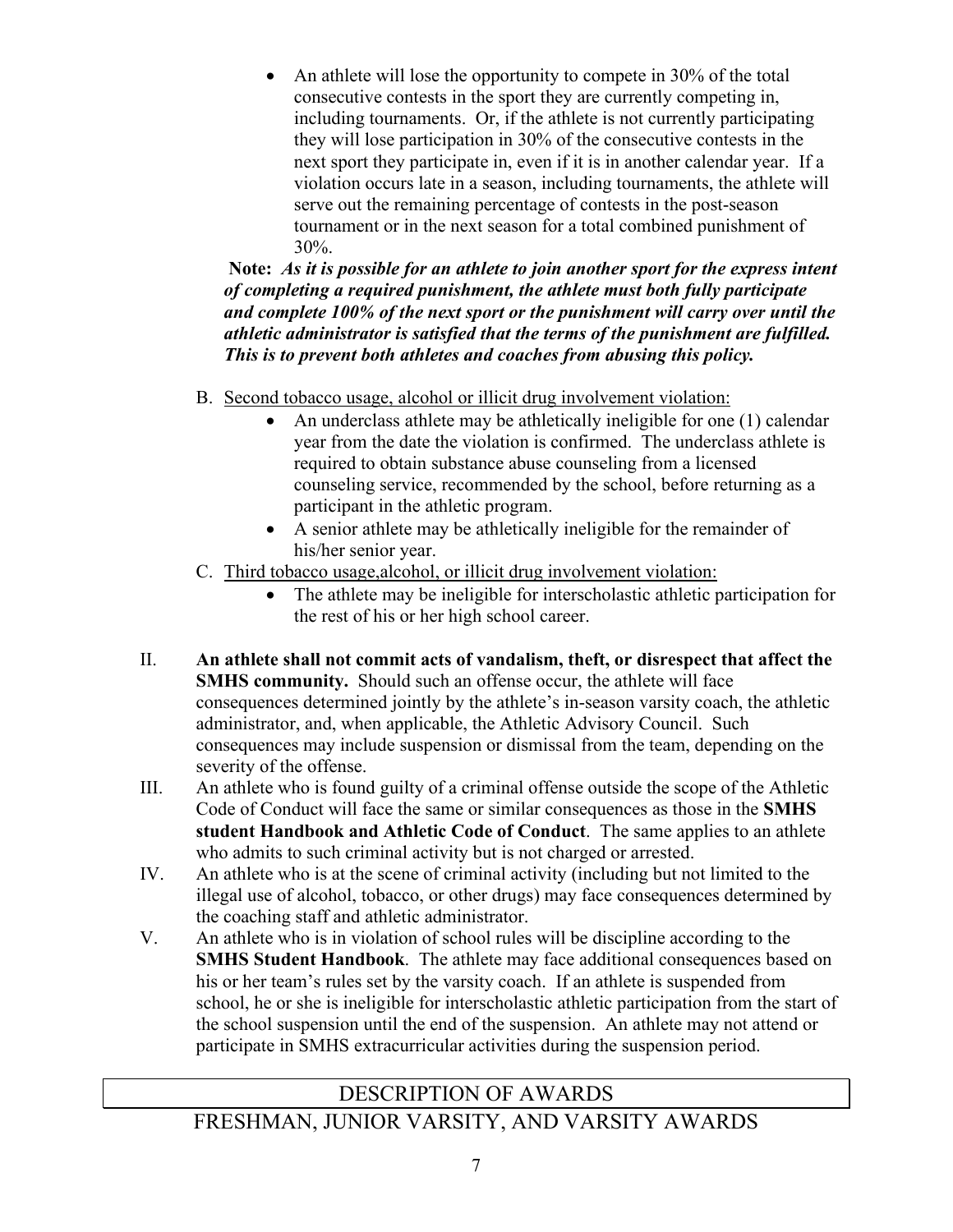| Numerals                        | Numerals are the first award for any freshman athlete at Scecina. Subsequent<br>freshman awards are certificates. Upperclass athletes who may not have<br>competed at Scecina in their freshman year will also earn numerals for their<br>class year. The numerals represent the athlete's graduation year and should be<br>worn on the upper left sleeve of the varsity letter jacket. |  |
|---------------------------------|-----------------------------------------------------------------------------------------------------------------------------------------------------------------------------------------------------------------------------------------------------------------------------------------------------------------------------------------------------------------------------------------|--|
| JV Insignia                     | The JV insignia is given upon successful completion of the first junior varsity<br>season in a sport. The insignia is a four-inch chenille patch that is place on the<br>right sleeve of the letter jacket. Subsequent JV awards will earn certificates.                                                                                                                                |  |
| Scholar Athlete                 | This award is given to Scecina students who maintain a B average while playing<br>a sport for the previous 2 semesters. (Freshmen; previous semester) This should<br>be worn on the right sleeve of the athlete's jacket under the mascot.                                                                                                                                              |  |
| <b>First Varsity Letter</b>     | Given upon successful completion of the first varsity season in the athletic<br>program. The letter is a six inch gold letter that is placed on the left breast of<br>the letter jacket purchased by the athlete.                                                                                                                                                                       |  |
| <b>Addition Varsity Letters</b> | Given upon successful completion of second or additional varsity<br>participation in the athletic program. The award is a chevron with insert<br>representing the sport the athlete participated in. These should be worn on the<br>left sleeve of the letter jacket below the numerals.                                                                                                |  |
| Letter Jacket Names             | <b>Recommended:</b> Name may be displayed in script in a variety of locations<br>suggested by the manufacturer. No nicknames should be used. Girls may have<br>their names displayed in block letters in the hood of their jackets. Names on<br><i>the jackets are optional.</i> Cost of the Jacket and lettering is not paid by the<br>athletic department.                            |  |

## VARSITY LETTER CRITERIA

**The determination of who shall receive a Varsity Letter, JV Letter, Freshmen numbers, are up to the individual Head Coach in that sport. These guidelines will be given to the athletes at the beginning of the season. In all sports, to earn season-ending awards, an athlete must finish the season in good standing according to the SMHS Student Handbook, and specific team rules. Certain athletes may not attain the standards below due to illness, injury, or other unusual circumstances. In these cases, the varsity coach and athletic administrator reserve the right to award the varsity letter in the presence of additional valuable contributions to the athletic program, including consistent support of the team and setting a positive example for others through continued involvement in the athletic program.**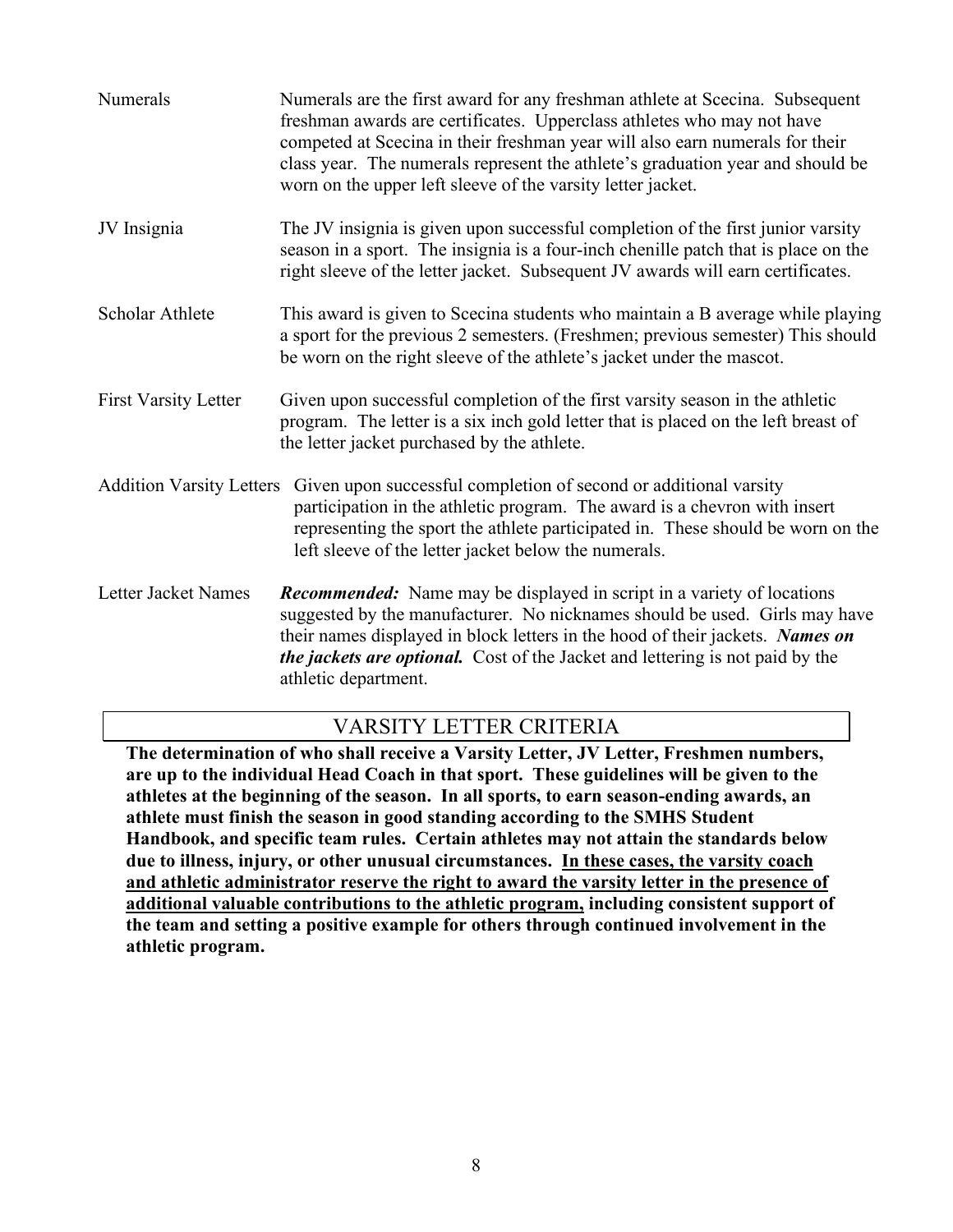# MAJOR ATHLETIC DEPARTMENT AWARD

## Scholastic Achievement Award

To the senior female and male athlete with the highest cumulative GPA after 7 semesters of high school. Candidates must have earned at least one varsity letter as a senior and must have been enrolled in Scecina from the first day of his/her senior year.

# Mental Attitude Award

To the senior female and male athlete with the best character and mental attitude in regard to athletics and classroom leadership. Candidates must have earned at least one varsity letter as a senior and must have been enrolled at Scecina from the first day of her/his senior year.

## Carole J. Hamilton Award

To the senior female athlete who exemplifies courage and bravery in holding uppermost in her mind the respect and feelings of her fellow classmates and opponents and who displays outstanding character, leadership, and devotion to others.

## Michael C. McGarvey Award

To the senior male athlete who most nearly exemplifies the courage and bravery of that gentlemen and who held uppermost in his mind the respect and feelings of his teammates and opponents and who displays outstanding character, leadership, and devotion to others.

## Sister Lavonne Long Outstanding Senior Female Athlete Award

To the senior female athlete who contributed the most to the Scecina Athletic Program during her high school career. Candidates must have earned at least one varsity letter as a senior and must have been enrolled at Scecina from the first day of her senior year.

## Kenneth Leffler Outstanding Senior Male Athlete Award

To the senior male athlete who contributed the most to the Scecina Athletic Program during his high school career. Candidates must have earned at least one Varsity letter as a senior and must be enrolled at Scecina from the first day of school in his senior year.

## Indiana Crossroads Conference Medal of Honor Award

To the senior male and female athlete who excelled in athletics, academics, and service to our school and school's athletic program.

For all awards, grades of transfer students are accepted and converted to the SMHS grade point scale. All other criteria must be met for an athlete to be considered for these major awards.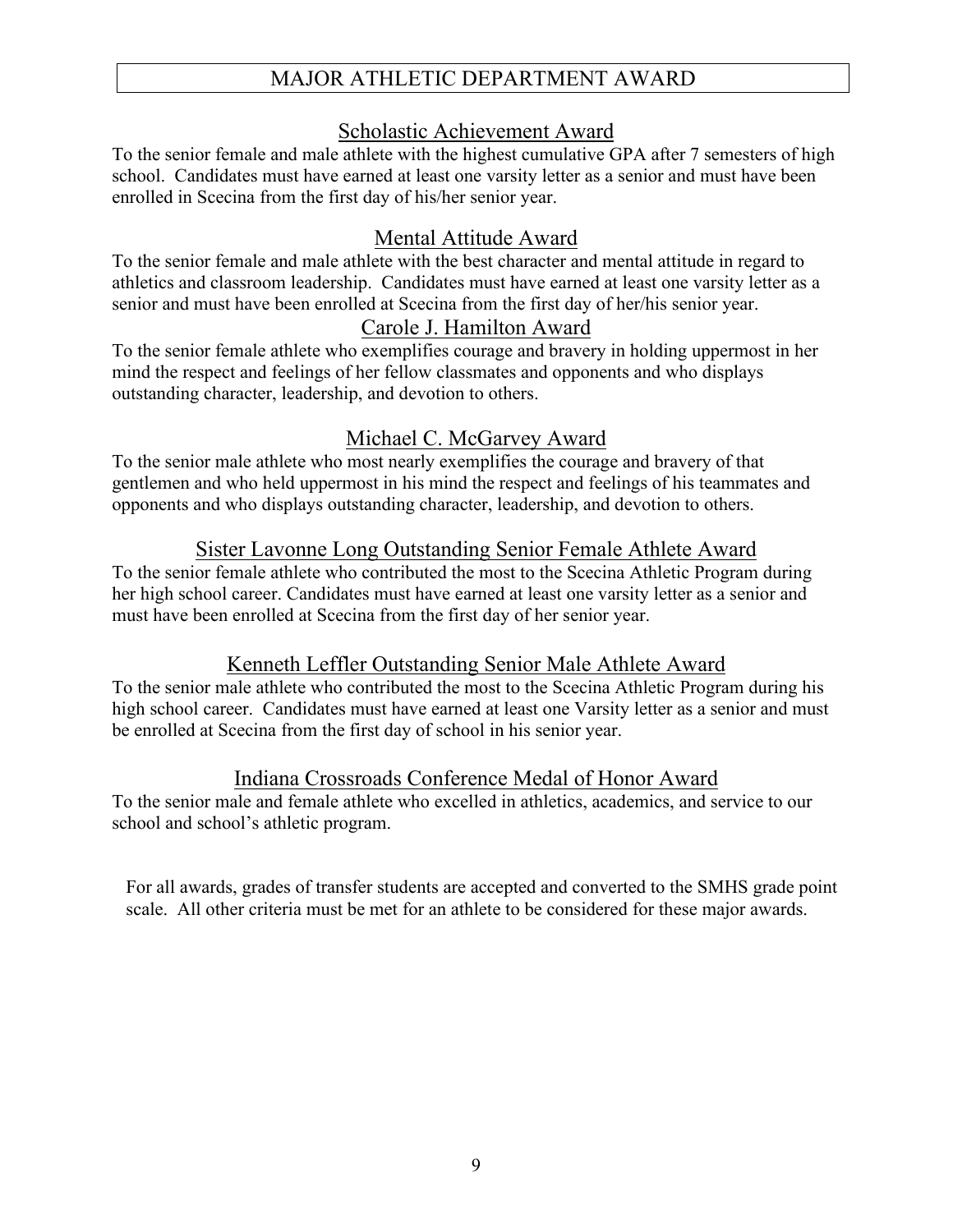# MEDICAL SERVICES

### Staff

The SMHS team physician is Ryan Taylor. Dr. Taylor is a member of the American Board of Family Medicine. Dr. Taylor and a staff of Franciscan Health Hospital physicians administer annual physical examinations for SMHS athletes. Either Dr. Taylor or a Franciscan Health Hospital physician is present at all varsity football games. Dr. Taylor sees injured SMHS Athletes at her downtown clinic upon referral by the certified athletic trainer.

SMHS contracts certified athletic training services for all sports and cheerleading with Franciscan Health Sports Medicine.

**Unless an athlete's injury is extremely severe, he or she is strongly encouraged to seek medical care and guidance first from the SMHS certified athletic trainer or team physician,** *rather than from a general practitioner.* Athlete health care professionals have extensive knowledge and experience in the prevention, rehabilitation, and management of sports injuries.

#### **Insurance**

The SMHS coaching and athletic training staffs prioritize the health and safety of our participants above winning. The staff is trained to instruct athletes in the safe and proper skill and training techniques of their individual sport(s). Due to the nature of athletic activity, however, injury sometimes serious, may occur.

Parents and guardians are highly encouraged to have a family insurance policy provided by the Archdiocese. For injuries sustained during school-sponsored activities, school insurance normally pays the balance of medical invoices after the family insurance ceases payments to health-care providers.

Should an injury requiring medical attention occur, the coach must file an incident report to the athletic office as soon as possible to being the reporting process to the school insurance company. The next step in this process is for the family to obtain the insurance company form from the athletic office. This form asks for family insurance information and athlete information such as date of birth, residence, and injury. The family must return the form, signed, to the athletic office in order for the reporting process to continue.

## SCHOOL AND PERSONAL PROPERTY **Facilities and Individual Items**

All athletes and team members are expected to care for equipment, uniforms, supplies, and facilities as if they were personally owned. This responsibility includes proper attention to washing and drying instructions, inspections, and security of all items.

Locker rooms should be clean and safe areas. All team members share in the responsibility to fulfill this expectation for the health and safety of the team. Athletes are expected to keep their personal areas organized and their personal items clean.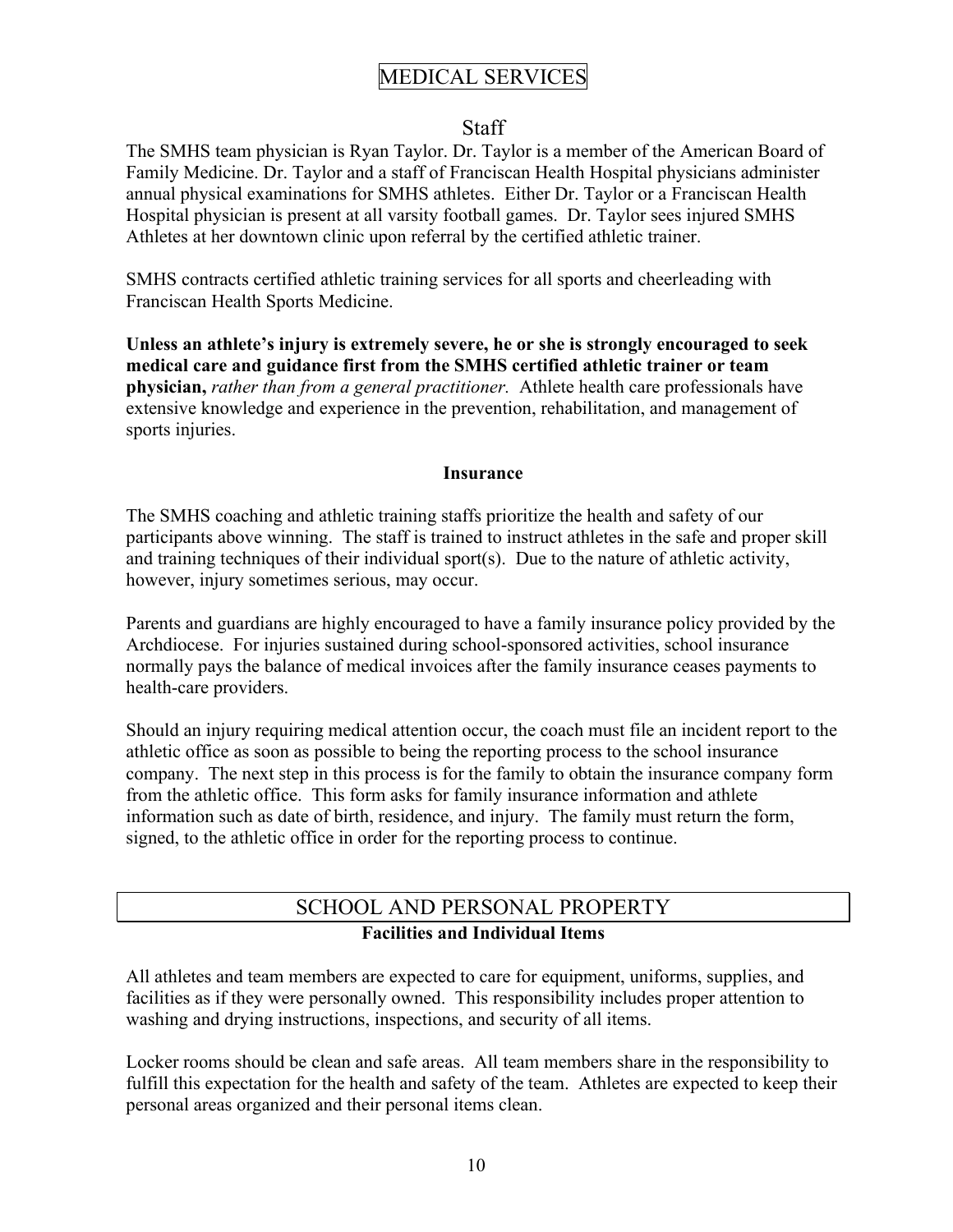Unauthorized use of another person's personal or school-issued items will not be tolerated. Participants will be expected to reimburse the school for school-owned items that re not returned at the designated time in specified condition. A bill for such items will be passed on to the Tuition Office and will appear on future tuition billings.

### **Weight Room**

All athletes are expected to work hard while intelligently employing techniques and programs specified by the coaching staff. Everyone in the weight room is expected to respect the rights of others at all times.

The purpose of the weight room is to be an environment in which athletes develop speed, strength, power, and flexibility. Activities other than prescribed workouts are not allowed.

- When in use by students, the weight room **must be** supervised by a member of the SMHS staff.
- Lifters **must be** properly attired: Shorts or sweat pants, T-Shirt or sweatshirt, athletic shoes, and socks must be worn. T-shirts and sweatshirts must have sleeves.
- Spotters and weight collars **should be** utilized at all free weight stations.
- Weight belts should be worn.
- Weights **are to be** properly stored on racks at the conclusion of workouts.
- Disrespectful music and language **are not** allowed in the weight room. Supervising coaches are the authorities.
- Jewelry, (rings, watches, earrings, etc.) **are not** to be worn while lifting weights.

### **Transportation**

As often as possible, the school will provide team bus or van transportation to athletic events. When this is not possible, coaches will drive personal vehicles. Parents may also be asked to help transport teams. In certain sports that practice or compete off campus immediately after school, neither a van nor parents may be available to drive *every day. In these limited cases, students may drive to and from practice or contest sites. To be allowed to drive, the parent must sign the Athletic Consent Form.* Permission to leave the team after practice or contest by a method different from the transportation to the event must be with permission by the coach and on file with the coach in advance via written parental or guardian permission. **Athletes are not allowed to drive to away contests or ride with another student to or from away contest**

Voluntary consent by both parent or guardian and athlete to participate in the SMHS athletic program includes permission to transport oneself and be transported by other adults in the manner described above.

Regardless of the method of transportation, all participants are expected to hold the safety of themselves and others in the highest regard and to conduct themselves with respect for fellow team members, the driver, and other motorists and pedestrians.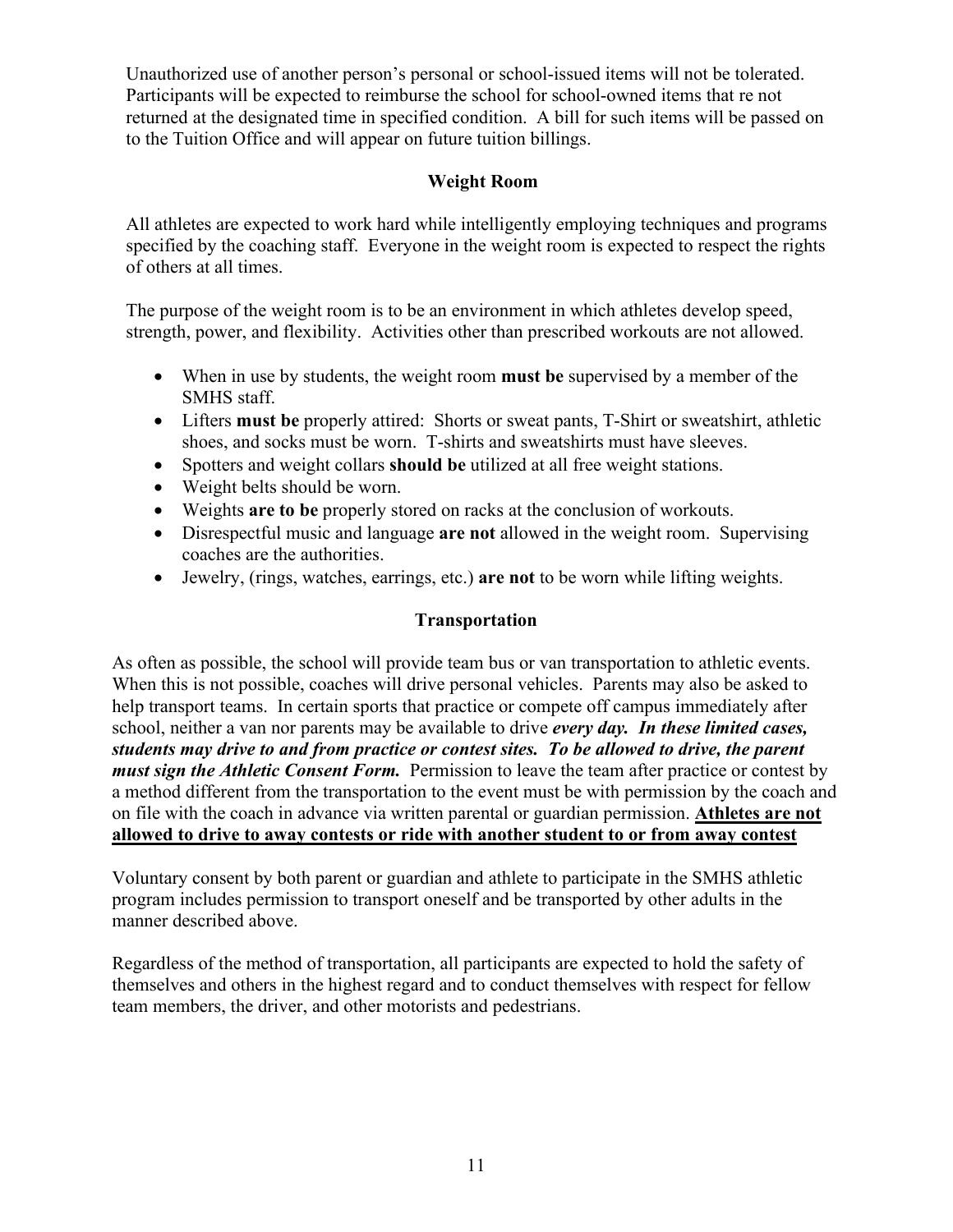# SCHOLAR ATHLETE PROGRAM

#### **Goals**

The SMHS Scholar Athlete Program is an objective of the athletic department and its Booster Club; and a long-range goal to "help students achieve academic, wellness, and career-awareness success." The objectives of the program are to:

- Highlight the vital partnership among scholarship, citizenship, and athletic participation.
- Recognize and reward SMHS athletic participants who have put forth outstanding effort as athletes, scholars, and school and community citizens.
- Inspire other students, through the example of Scholar Athletes, to become Scholar Athletes.
- Motivate East Deanery grade school students to become and remain Scholar Athletes at both the grade school and high school levels.

#### **Criteria**

To achieve the designation of Scecina Memorial Scholar Athlete, a student must participate in one or more of the following activities during the current school year and maintain a Scholar Athlete grade point average (see definition below) of 3.00 or higher on the 4.00 scale for the 2 previous Semesters:

- A freshman, reserve, or varsity athletic team (including managers, statisticians, and other official members)
- A freshman, reserve, or varsity cheerleading team (including mangers, statisticians, and other official members)

Students must also maintain positive citizenship status in the classroom, athletic program, and as a member of the student body.

Students who quit or are dismissed from a team in the current school year will be ineligible to participate in the Scholar Athlete program for the current school year.

**The Scholar Athlete grade point average (GPA) is the average of the student's prior school year second semester g.p.a. and his or her current school year first semester g.p.a. Freshmen are eligible based on current year first-semester grades**. Transfer student grades, including those from a junior high school that includes the freshman year of study, are accepted from the former school for purposes of the SMHS Scholar Athlete program.

#### **Recognition**

At the annual Scholar Athlete Mass and Awards Presentation, all Scholar Athletes receive a patch for their letter jacket in recognition of their outstanding achievement and determination. **Further recognition is given at the Scholar Athlete Program:**

#### **William E Bevan Mayor's Award for Outstanding Achievement in Academics and Athletics:**

Awarded to the one male and one female Scholar Athlete with the highest Scholar Athlete G.P.A. in each of the sophomore and junior classes. The award is also presented to the two senior male and two senior female Scholar Athletes with the highest cumulative G.P.A.'s after seven semesters of high school.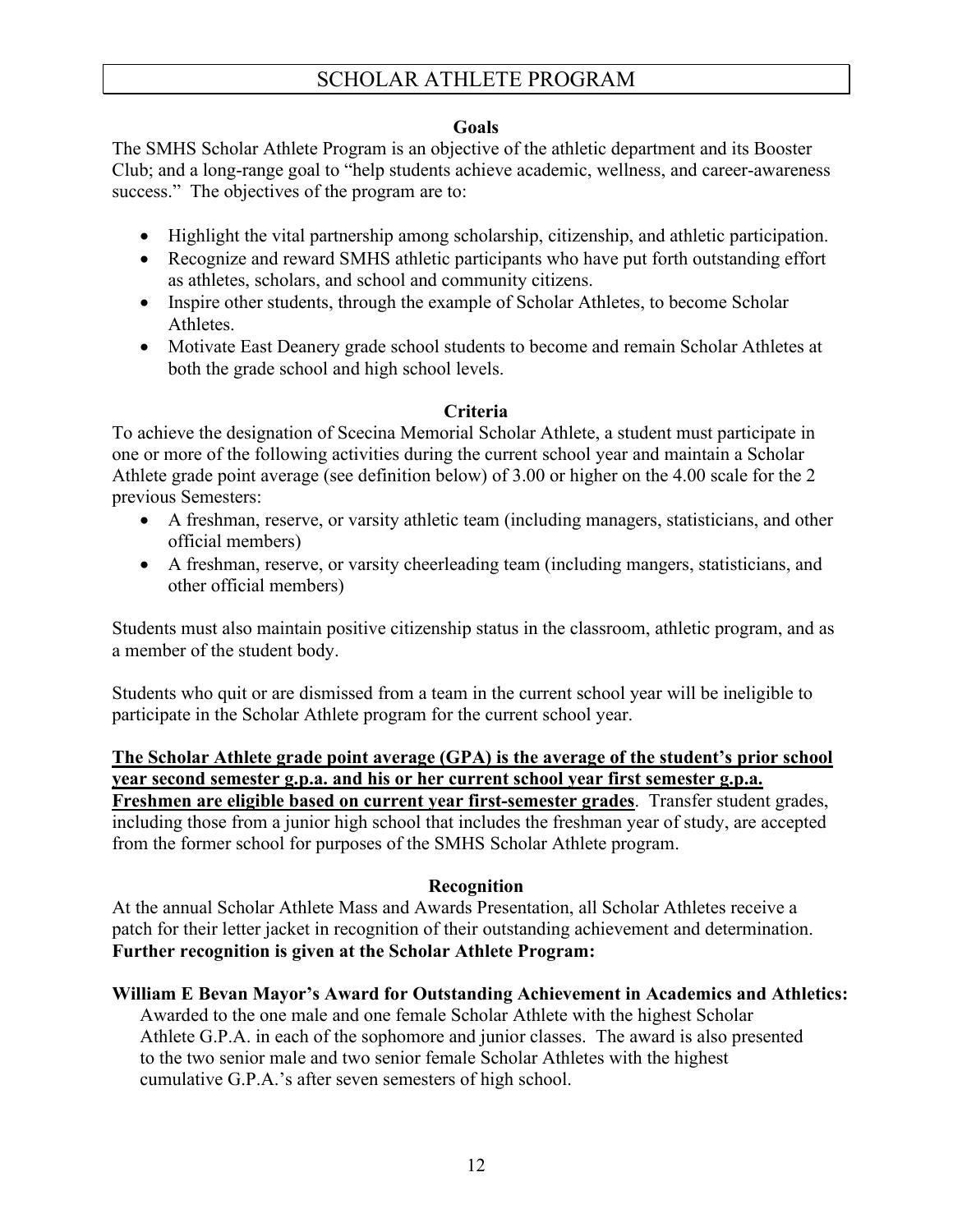#### **Crusader Scholar Athlete Award**

Awarded to the top male and female Scholar Athlete from every East Deanery grade school. These individuals are selected by the grade school principal or designee and must plan to attend Scecina High School the next year.

#### ATHLETIC BOOSTER CLUB AND PARENT VOLUNTEER OPPORTUNITIES

#### Athletic Booster Club

The Athletic Booster Club is an organization of SMHS parents and friends. The purpose of the Athletic Booster Club is to raise funds in ethical and organized ways for the advancement of the SMHS athletic program and to provide parent perspective for the continued improvement of the SMHS athletic program. If you would like to volunteer to support the Athletic Booster Club, please contact the SMHS Athletic Office at 322-4286 or mail in the form below indicating your interests**. Booster Club Meetings times will be posted on the Scecina Website.**

#### *Booster Club Volunteer Opportunities*

- 1. Homecoming Tailgate and Cookout
- 2. Super Booster Night
- 3. Scholar Athlete Program
- 4. CYO Night for Fall & Winter
- 5. Team Parent
- 6. Season Pass Sales
- 7. Sports Physicals